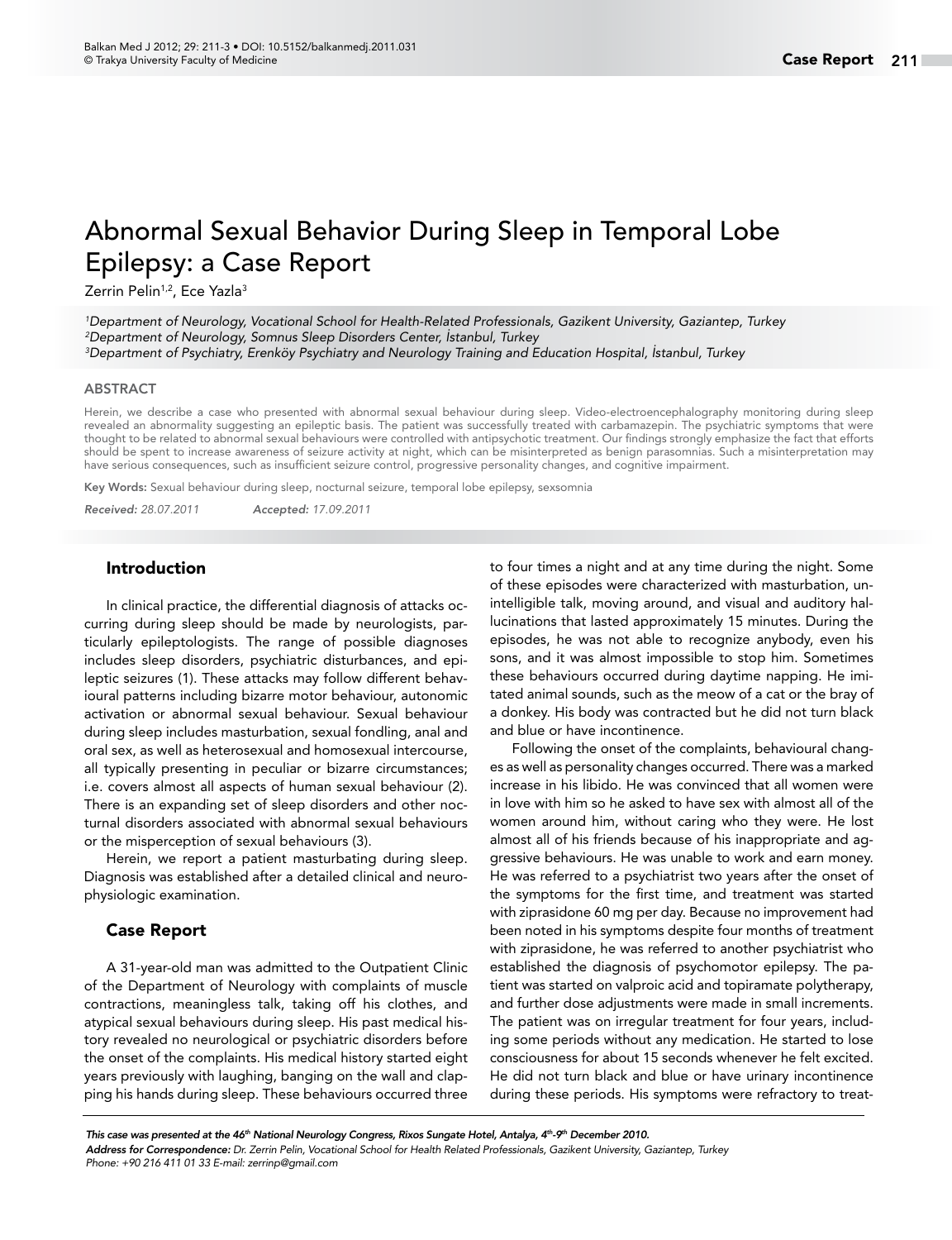ment. He had a convulsion just once when he neglected his treatment. He turned purple and remained unconscious with foamy salivation for about one hour.

Video-electroencephalography (VEEG) monitoring and polysomnographic recordings during sleep were planned when the patient was admitted to the Outpatient Clinic of the Department of Neurology in our hospital. Nocturnal VEEG revealed an episode of masturbation during sleep. During that particular episode, hypersynchronous delta waves with a frequency of 2-3 Hz together with muscle artefacts that were more prominent on the anterior temporal and temporal regions were observed (Figure 1). There was no evidence of pathological signs indicating epileptic activity during episodes of masturbation. During the masturbation episode, the EEG revealed neuronal hyperexcitability in the right temporal area (Figure 2). Cranial magnetic resonance imaging (MRI) showed that the Sylvian fissures were enlarged, and the cortical sulci were deeper than normal bilaterally. The patient underwent a battery of neurocognitive tests that revealed impaired attention and memory. Psychiatric evaluation with the dissociative experiences scale (DES) eliminated the possibility of a dissociative state. His DES score was found to be 7.8. Valproic acid therapy was discontinued after appropriate dose adjustments made in small decrements. The patient was started on carbamazepine. Topiramate was continued in the same dose (250 mg daily), and the dose of carbamazepine was increased to 1200 mg daily. His complaints occurring during sleep completely disappeared with this treatment; however, he started being suspicious and jealous of his wife. He was reported to become very aggressive even losing control, and harming his wife and children. Risperidone (4 mg daily) was added to the treatment regimen for the treatment of new symptoms. His suspicious and aggressive behaviours were improved with risperidone therapy; however, the patient started to complain about a decline in sexual functions. His prolactin level was 40.3 nmol/L (normal reference range, 3.46-19.4 nmol/L). He was also complaining about feeling unhappy and exhausted. Extrapyramidal signs and symptoms were consid-



Figure 1. Nocturnal EEG shows hypersyncronous delta waves during the episode of masturbation

ered to be complications of risperidone therapy. Due to the complications of the therapy, risperidone was changed to aripiprazole therapy (10 mg daily). The dose of carbamazepine was increased to 1500 mg daily, while the dose of topiramate was reduced to 175 mg daily. On his last control visit, it was noted that his complaints had disappeared with treatment, and there was no evidence of an active pathologic process. The patient was scheduled for regular follow-up.

#### **Discussion**

The difficulties in distinguishing nocturnal epileptic seizures from parasomnias reflect just one aspect of the intriguing issue of the physiopathological relationships between all types of paroxysmal motor behaviours during sleep. In fact, the aetiopathogenesis of nocturnal phenomena, even events of different aetiology, i.e. epileptic or non-epileptic in nature that can coexist in the same subject, is a matter of debate (1).

In complex partial seizure, it is possible to misinterpret an abnormal sexual behavior during sleep as a parasomnia episode. Such a misinterpretation may lead to insufficient seizure control, misdiagnosis, and progressive cognitive impairment (4). Herein, we describe a case presenting with masturbation episodes, walking around and non-sense talking during sleep, like a "somnambulism plus" events. Previously, two cases (one male, one female) were reported by Guilleminault et al. where there were abrupt and violent masturbation episodes recurring during the night. In that report, one patient had no previous history of epilepsy and it was shown that there was a right mesiofrontal focus activity on the EEG and good response to the antiepileptic treatment (5). Seizures arising in the right temporal lobe are more likely to cause orgasm or sexual automatisms (6). The occurrence of the behaviours at any time during the night, multiple occurrences of the episodes, the short duration of the episodes, and the excellent response of the patient to carbamazepine therapy supported the epileptic basis in our patient.

| <b>FabF4</b>                      | www.manufun |              |    |  |
|-----------------------------------|-------------|--------------|----|--|
| <b>FAC4</b>                       |             |              |    |  |
| <b>EARA</b><br>بمها أمريب استحباه |             |              |    |  |
| PACIE                             |             |              |    |  |
| <b>Foo FB</b>                     | www.my      |              |    |  |
| <b>MSTA</b>                       | mylmorehand |              |    |  |
| TATE A                            | munich thin |              | We |  |
| <b>TS02</b>                       |             |              |    |  |
| Full                              | الخاسد      |              |    |  |
| 85/25                             | ل معاويات   | かいん          |    |  |
| CS/FS                             |             | mmmmmm       |    |  |
| 85-01                             |             |              |    |  |
|                                   |             | A PV         |    |  |
| سراديا إحماداه مهدم<br>87.73      | Jehry       | <b>SALMU</b> |    |  |
| 13-76                             | بممر        |              |    |  |
| TROT P                            |             |              |    |  |

Figure 2. Right temporal neuronal hyperexcitability in periods outside the masturbation episode